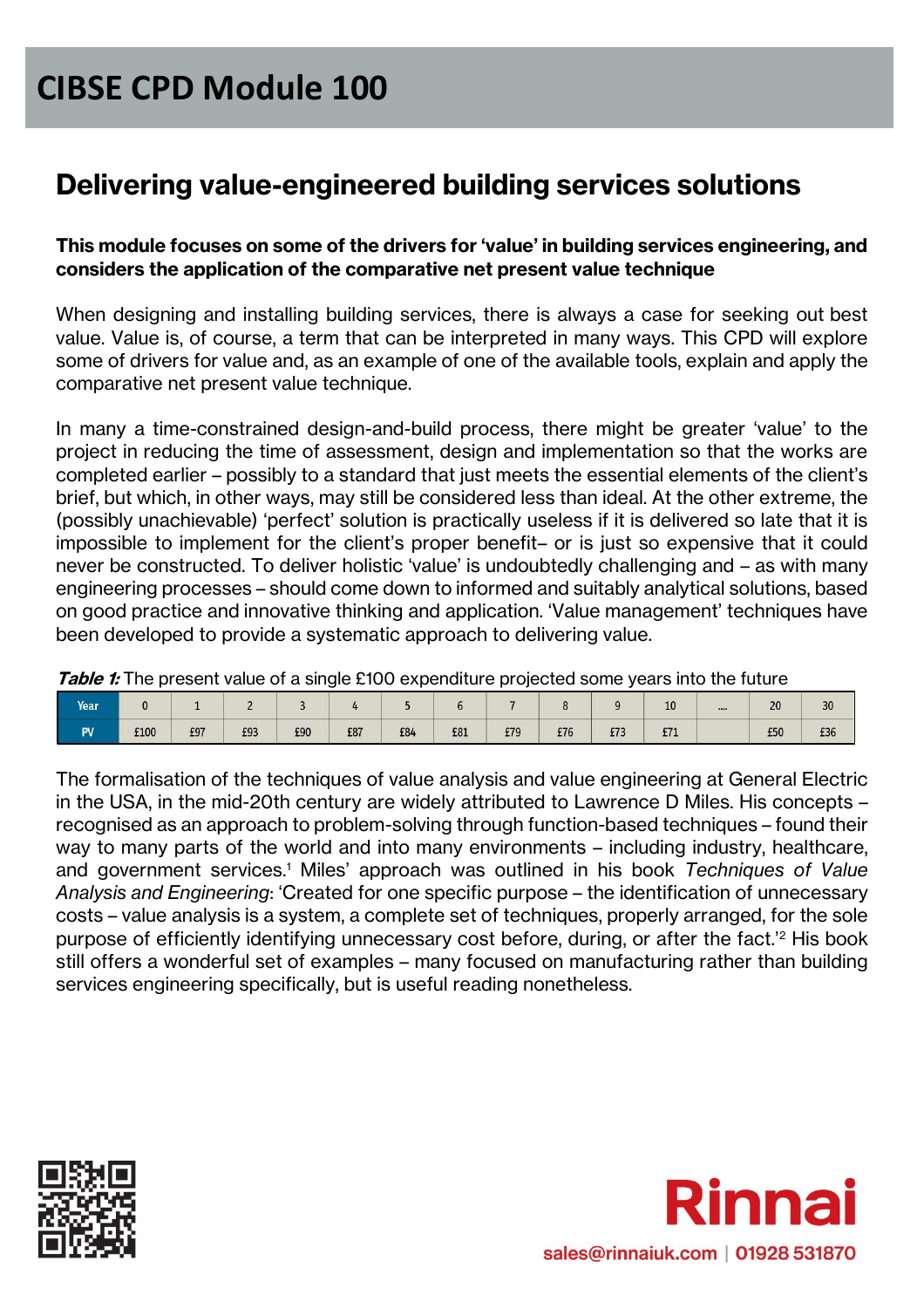|                        | <b>Boilers</b> | <b>Cylinders</b>         | Pipework | <b>Total capex</b> |  |
|------------------------|----------------|--------------------------|----------|--------------------|--|
| Continuous-flow        | £5,010         | $\overline{\phantom{0}}$ |          | £5,260             |  |
| Indirect-fired storage | £3,827         | £3,368                   |          | £7,445             |  |
| Direct-fired storage   |                | £7,600                   |          | £7,850             |  |

#### **Table 2:** Estimated capital costs for the three systems

In building services engineering, it is particularly important that Miles' quest to root out 'unnecessary costs' should go beyond simple financial expenditures, and would include issues of performance – such as comfort, productivity, health and wellbeing – that are influenced by the many parameters defining the building environmental system.

In her recently published book, CIBSE fellow Jackie Portman<sup>3</sup> highlights that 'building services engineers should have the mentality to make value engineering judgements as part of the design and development process. However, due to the fragmented nature and complex interactions characteristic of the design process, value may get lost.' Importantly, as well as commending the early adoption of a value engineering process, Portman offers a reminder that the 'resulting decisions from the process may result in changes to the original design'.

|                        | Heat input per<br>day (kWh) |                          |                | <b>Gas per day</b><br><b>Gross</b><br>3.115p per kWh<br>thermal |        | <b>Electricity per day</b><br>11.8p per kWh |                       |                            | Total<br>energy<br>cost per | <b>Total</b><br>energy cost<br>per year | <b>Initial</b><br>annual<br>maintenance |      |
|------------------------|-----------------------------|--------------------------|----------------|-----------------------------------------------------------------|--------|---------------------------------------------|-----------------------|----------------------------|-----------------------------|-----------------------------------------|-----------------------------------------|------|
|                        | <b>Delivered</b>            | Storage<br>losses        | Pipe<br>losses | efficiency                                                      | kWh    | Cost                                        | Primary pump<br>(kWh) | Fans and<br>controls (kWh) | Cost                        | day                                     | $(150 \text{ days})$                    | cost |
| Continuous-flow        |                             | $\overline{\phantom{0}}$ |                | 95%                                                             | 198.51 | £6.18                                       | $\qquad \qquad -$     | 1.56                       | £0.18                       | £6.36                                   | £955                                    | £325 |
| Indirect-fired storage | 188.10                      | 3.46                     | 0.48           | 89%                                                             | 215.77 | £6.71                                       | 0.34                  | 0.89                       | £0.15                       | £6.86                                   | £1.030                                  | £240 |
| Direct-fired storage   |                             | 11.43                    |                | 96%                                                             | 208.35 | £6.48                                       | -                     | 0.83                       | £0.10                       | £6.58                                   | £988                                    | £240 |

**Table 3:** Estimated operational costs for the three systems

BSRIA's *Getting value from function*<sup>4</sup> emphasises the need for 'value engineering' to be a continuous process throughout the project, and highlights that 'true value engineering is not cost-cutting, but continued application of cost-effective engineered solutions'. And to ensure that the innovative practices are properly rewarded, BSRIA goes on to recommend that policies should be adopted 'whereby the contractors keep their ideas and benefit from them by securing the project'. It would be prudent to extend this to suppliers and manufacturers.



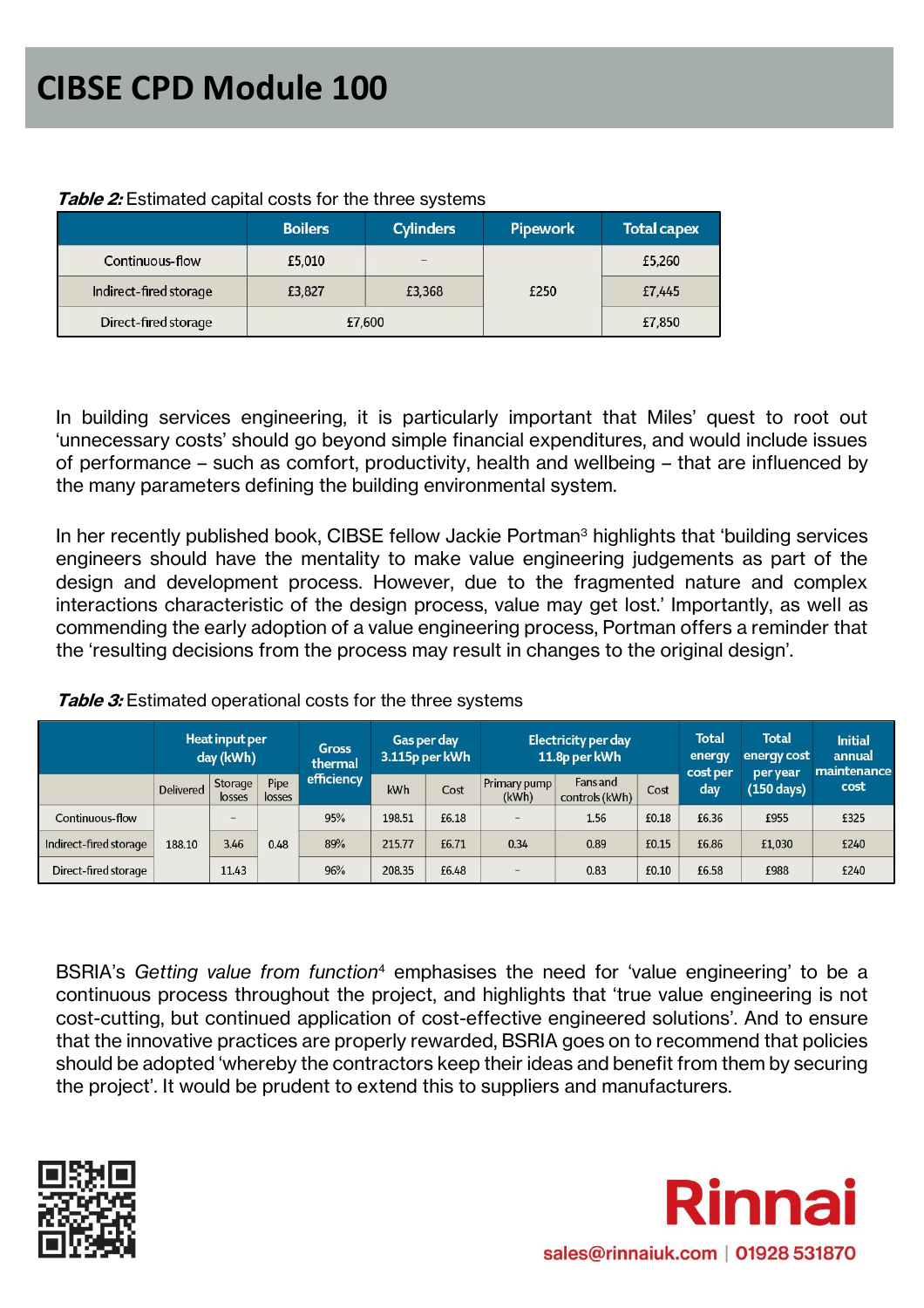|            | <b>Continuous-flow</b> | Indirect-fired storage | <b>Direct-fired storage</b> |
|------------|------------------------|------------------------|-----------------------------|
| <b>NPV</b> | £28,706                | £30,874                | £30,499                     |

#### **Table 4:** Net present value comparison of the three systems

A precautionary note in CIBSE's AM11 stresses the need properly to account for 'design changes, including any value engineering during construction of buildings that may have a significant impact on energy efficiency. An update to the predicted energy demands based on the constructed and commissioned building should also be provided, which can then be inserted into the appropriate section of the building log book.'<sup>5</sup>

This whole process will probably resonate with the advocates of building information modelling (BIM), who will be able to identify that many of the attributes inherent in integrated BIM vastly extend the reach of value assessment. Through parametric modelling enabled by BIM and associated software, there are likely to be far more extensive opportunities for undertaking value engineering and sensitivity analyses.



There are many publications that provide a complete value-management process applicable to projects associated with building services engineering. Although 20 years old, BSRIA's *Value Engineering of Building Services*<sup>6</sup> creates a solid starting point.

As an integral part of the value-management process, there is inevitably a need to compare the relative costs of solutions.



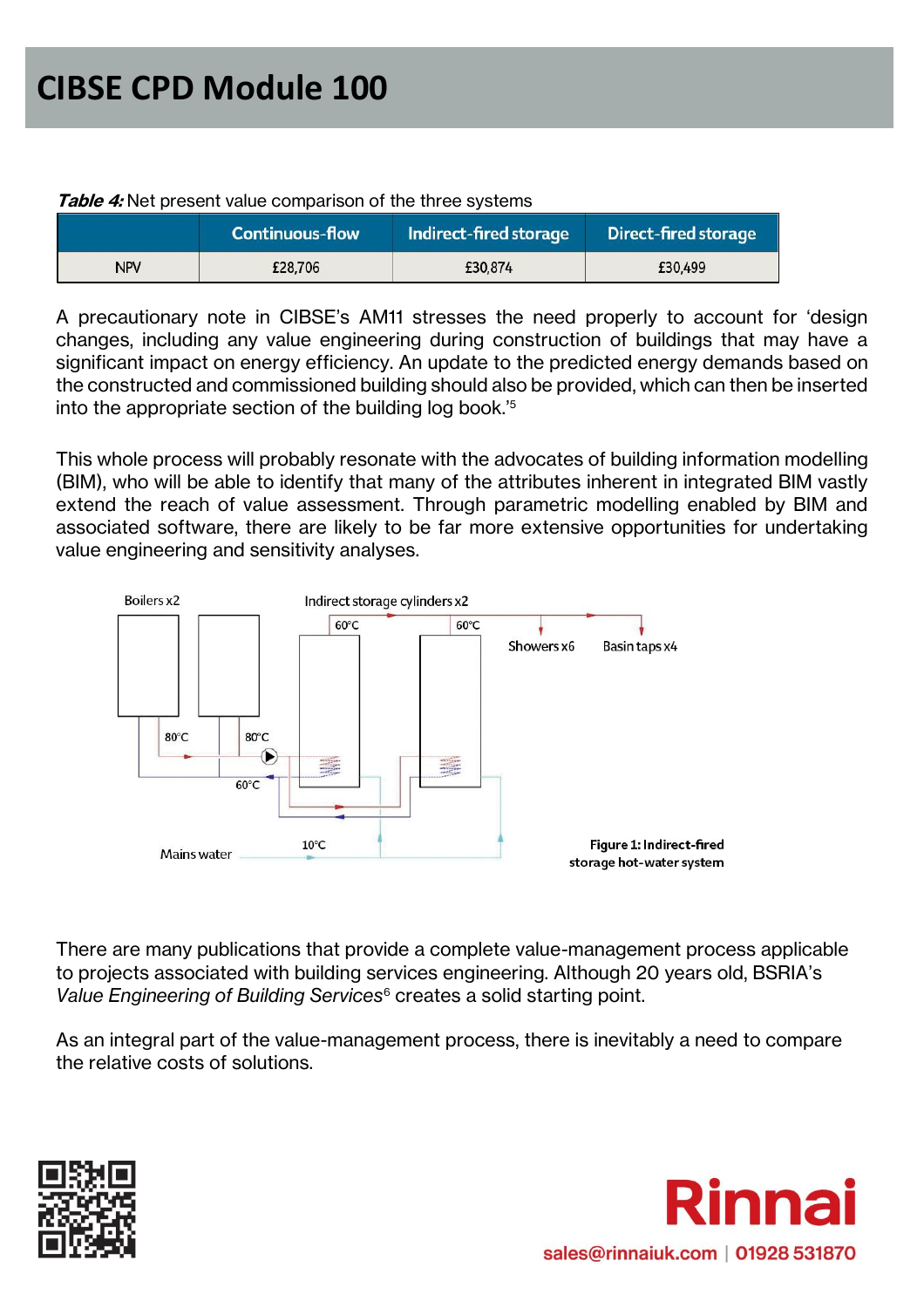### **Net present value (NPV) technique**

It can be misleading to compare the real impact of costs by using simple payback (the sum of all the capital expenditure [capex] and operating expenditure [opex] costs over a project's life), as this does not take account of the benefit of those costs if, for example, that same money had been invested from day one. The basis of an NPV comparison is that money paid out now (capex) is more valuable than the same amount expended later in the life of the project (typically opex). A discount rate is used to convert future expenditure to 'present values', so that different scenarios can be compared on an equal basis. The discount rate, r, is an estimate of what annual benefit the money could gain, so can be used to produce a figure to compare how much money would be invested in the present time, to cover the cost over the specified life of a particular variant of a project.

The present value, *Dn*, at the middle of year 0, of a payment of £1 made at the middle of year *n* is given by:

$$
D_n = \frac{1}{(1+r)^n}
$$

The UK government recommends a discount rate of 3.5%<sup>7</sup> (for projects up to 30 years).

For example, if £10 was paid out in five years' time, the present value of that £10 would be:

$$
\frac{10}{(1+0.035)^5} = \text{\textsterling}8.42
$$

The same calculation can be applied for all expenditures over the life of the project. The diminishing present value of, for example, a single expenditure of £100 spent in a particular year is shown in Table 1. So, to spend £100 in 20 years' time, would mean that there was a (theoretical) investment of £50 today.



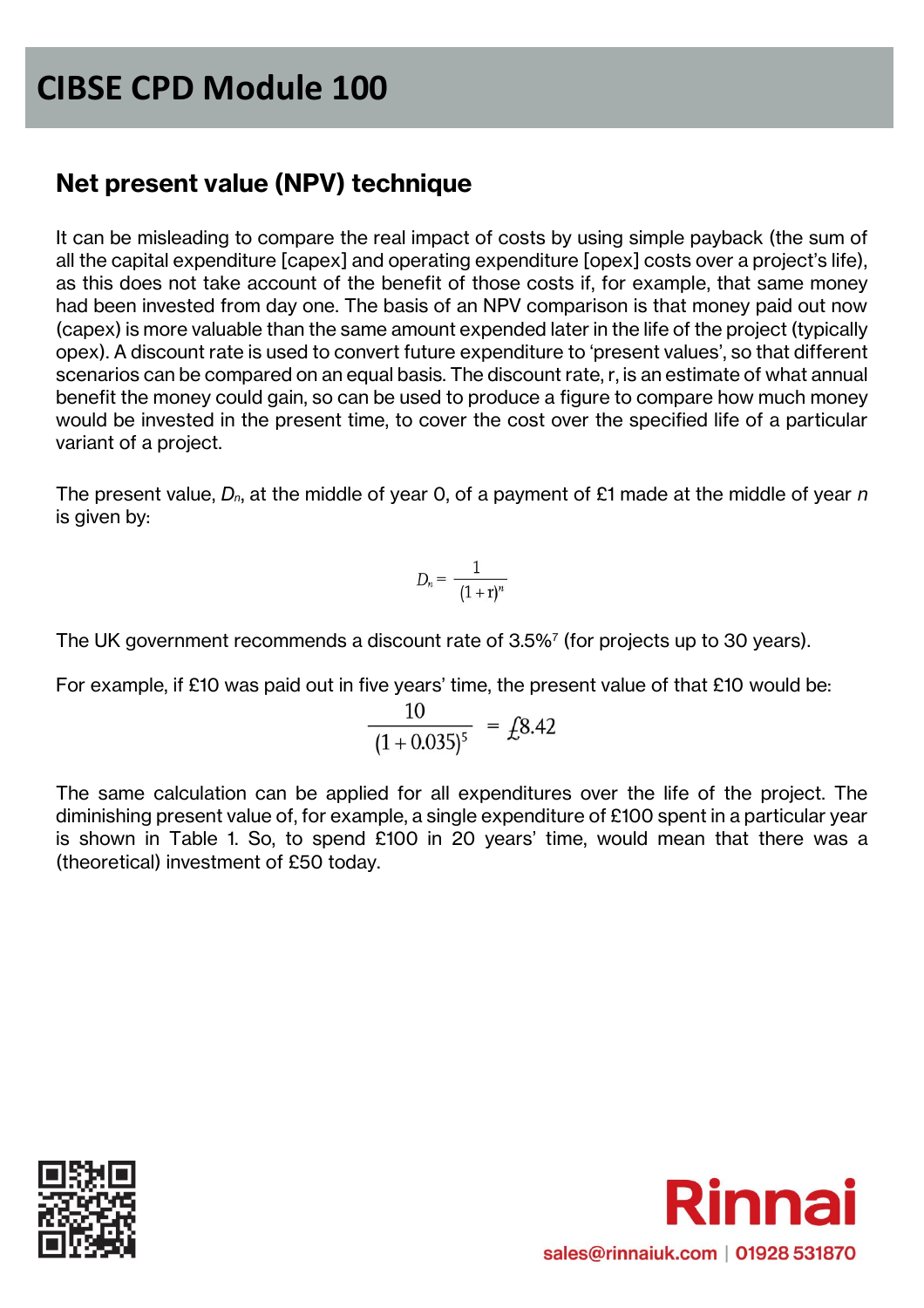The significance of the method is highlighted by the statement on the UK Cabinet Office's web page that 'NPV is the primary criterion for deciding whether government action can be justified'.<sup>7</sup> The NPV provides a summation of the present values of the capex and opex over the chosen project life.

**Figure 2:** Direct-fired storage hot-water system

Direct storage cylinders x2



The method is only useful as a comparative tool as, for example, if a 10-year life project had two options:

Option one – capex £200 and opex £7 per year, plus a £72 cost (for example, a new filter) in years four and eight.

Option two – capex £210 and opex £20 per year with a 'long life' no-change filter.

By using the multipliers (as established previously for Table 1), the NPV of the two options can be calculated:

NPV option one = capex + opex PV + filter replacement PV = 200+(6.76+6.53+6.31+6.10+5.89+5.69+5.50+5.32+5.14+4.96)  $+(62.7+54.7) = £376$ 

NPV option two = capex + opex  $PV =$ 210+(19.32+18.67+18.04+17.43+16.84+16.27+15.72+15.19+  $14.67+14.18$  = £376

In this case, the NPV of both options have the same value, so the decision would have to be made on the other qualitative assessments. The NPV model can be enhanced if, for example, opex costs were thought to increase yearly. Then, in place of using a constant opex for each year, the sum (before being brought to a PV) would be increased accordingly (for example, by 3% per year).

The final result is sensitive to the chosen discount rate – in this case, a higher discount rate would have favoured option one, since the impact of the present value of the future expenditures (the filters) would have been lessened.



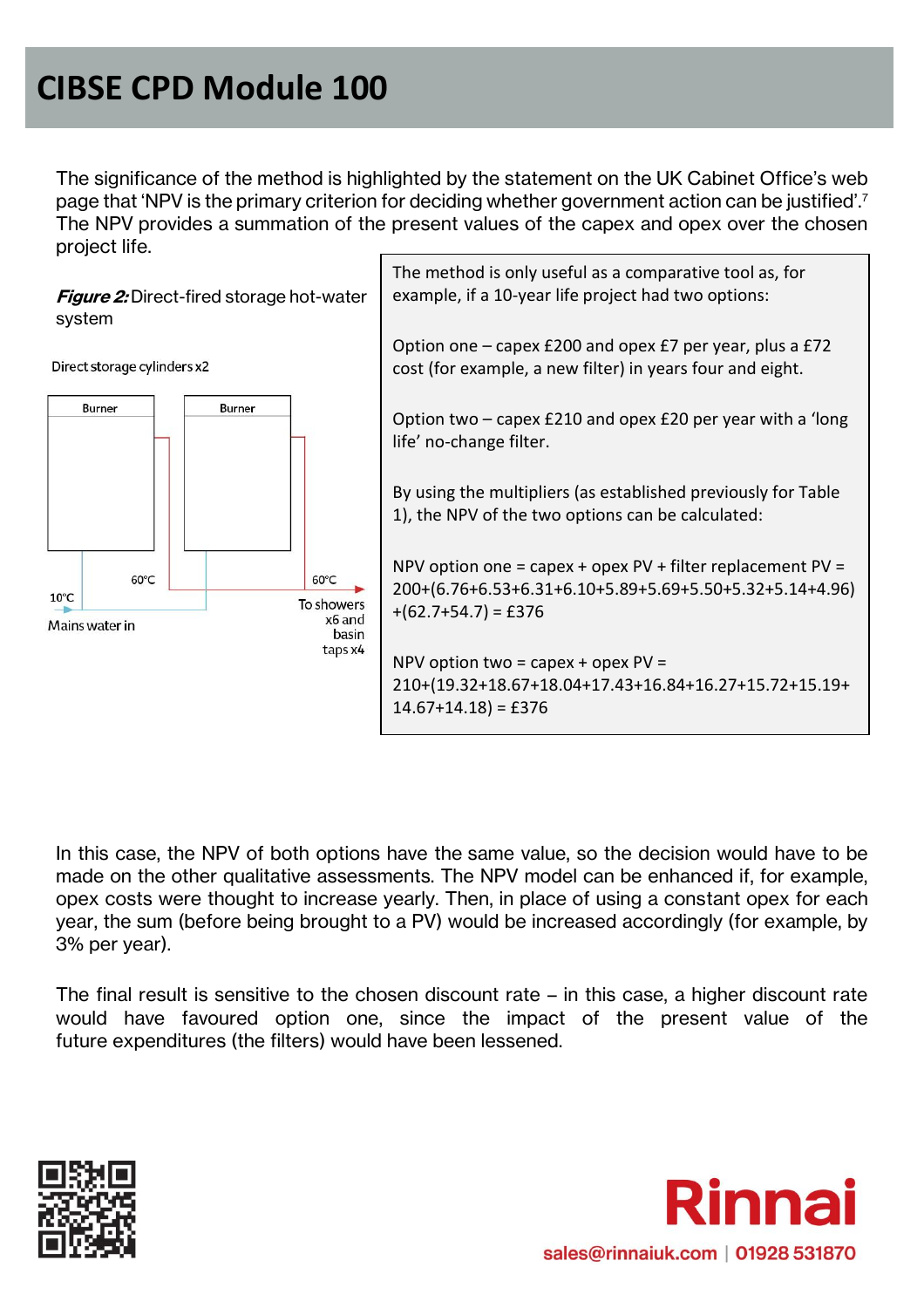### **Applying NPV**

To illustrate how that NPV can be applied in the comparison of alternative hot water heating systems, consider a (simplified) system for a shower block in a holiday camp, operating 150 days a year, with six showers and four basin taps. Figure 1 shows a traditional indirect-fired storage hot-water system, Figure 2 a direct-fired storage system, and Figure 3 a system with a continuous-flow water heater. (As the pipework is short, there was no need for a recirculating return pipe). These provide the basis of a comparison to determine the lowest NPV over 20 years (based on the calculation in an independent report produced by a consultant for a manufacturer<sup>8</sup>).

From an analysis of the 'loading units' of the appliances, an overall design flow rate of 0.5 L·s<sup>-1</sup> was determined that, if mixed to 40°C, would equate to an instantaneous heat input of approximately 63kW (from mass flow rate x specific heat capacity x temperature rise, assuming the mains water entered at 10°C). An hourly usage profile for a typical day was assumed, with a total daily usage of 5,400 litres of water at 40°C and a peak hourly usage of 1,800 litres. The boilers' electrical load was taken as 15W in standby and 60W when operating (that is, to cover controls and combustion fans). For the energy required to deal with the instantaneous hotwater demand, the analysis assumed that the bulk of the hot-water demand would come from the showers. Each shower would typically have a flow rate of around nine litres per minute, which – at an outlet temperature of 40°C – would equate to a load of around 19kW each.



40°C

40°C

40°C

To showers x6 and basin

taps x4

40°C

**Figure 3:** Continuous-flow hot-water system Continuous-flow water heaters x4

For the indirect-fired storage option, the analysis was based on a pair of 40kW natural gas boilers heating a pair of 400-litre cylinders. The factory-insulated cylinders have a standing heat loss of 72W with water stored at 60°C. The boilers were assumed to have a gross efficiency of 89%, based on flow of 80°C and return of 60°C. The specific pump power of the primary pump was assumed as 75W per  $L·s<sup>-1</sup>$ .

For the direct-fired storage option, the analysis was based on a pair of 230-litre cylinders with integral burners, each with around 37kW output, and standing losses are 240W per cylinder, based on water being stored at 60°C. The gross thermal efficiency was assumed to be 96%.



 $10^{\circ}$ C

Mains water in

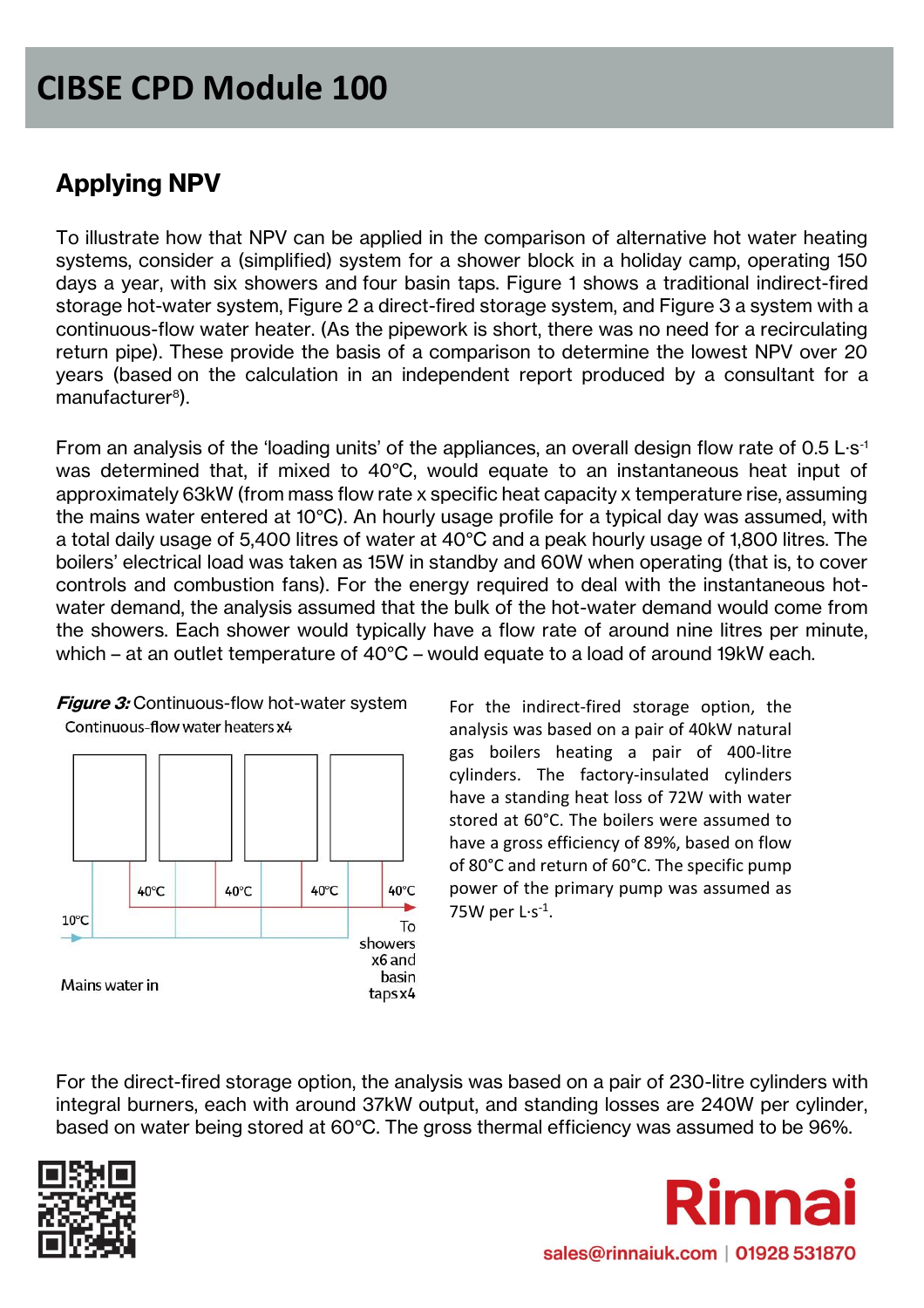For the continuous-flow option, the analysis was based on four modular water heaters that each have a nominal output of 48kW. For this particular application, because there is a very short run of pipework between the water heaters and the fixtures, it was deemed possible<sup>8</sup> for the water heaters to generate water at 40°C, and the risk of Legionella would be dealt with by regular flushing of the system. For the load of one shower (19kW), a single continuous-flow water heater would operate with an efficiency of 95% – based on the manufacturer's performance curve – and, as the hot water demand increases, it was assumed that the modular nature of this particular configuration would allow 95% efficiency to be maintained for the bulk of the demand.

The NPV analysis included the initial capital costs, projected annual fuel costs, and estimated annual servicing costs. End-of-life costs have been ignored, as the residual scrap value of the equipment would typically be offset by the cost of removal and disposal.

The capital costs were taken from standard pricing tables and manufacturers' literature, and are shown in Table 2. The annual fuel cost assumes the daily fuel consumption occurs for 150 days each year (the summer holiday season). The servicing costs are based on £130 a year per boiler, and £160 a year for a boiler and cylinder, and where there are multiple units, the service cost is discounted by 50% for each subsequent unit. The servicing costs were assumed to increase by 2% each year.

The annual operating costs are shown in Table 3. The usage profile for this case study is particularly suited to continuous-flow systems – that is, high but infrequent demand over the day – which are why there is an advantage in fuel consumption over the storage systems.

The resulting NPVs were calculated in the same way as the earlier example, applying a discount rate of 3.5%. The comparative NPV of the three systems is summarised in Table 4, which shows the NPV of the continuous-flow system is around 6% to 7% lower than those of the two storage systems, based on a 20-year analysis period for this particular installation.

© Tim Dwyer, 2016.

### **Further reading:**

For some wonderful historical perspective on the overall approach and techniques, the e-book version of Lawrence D Miles' Techniques of Value Analysis and Engineering: 3rd Edition is full of great examples. Beyond that, there is no shortage of texts available via the web. A great place to learn about parametric analysis is the PhD thesis and subsequent writings at www.danieldavis.com